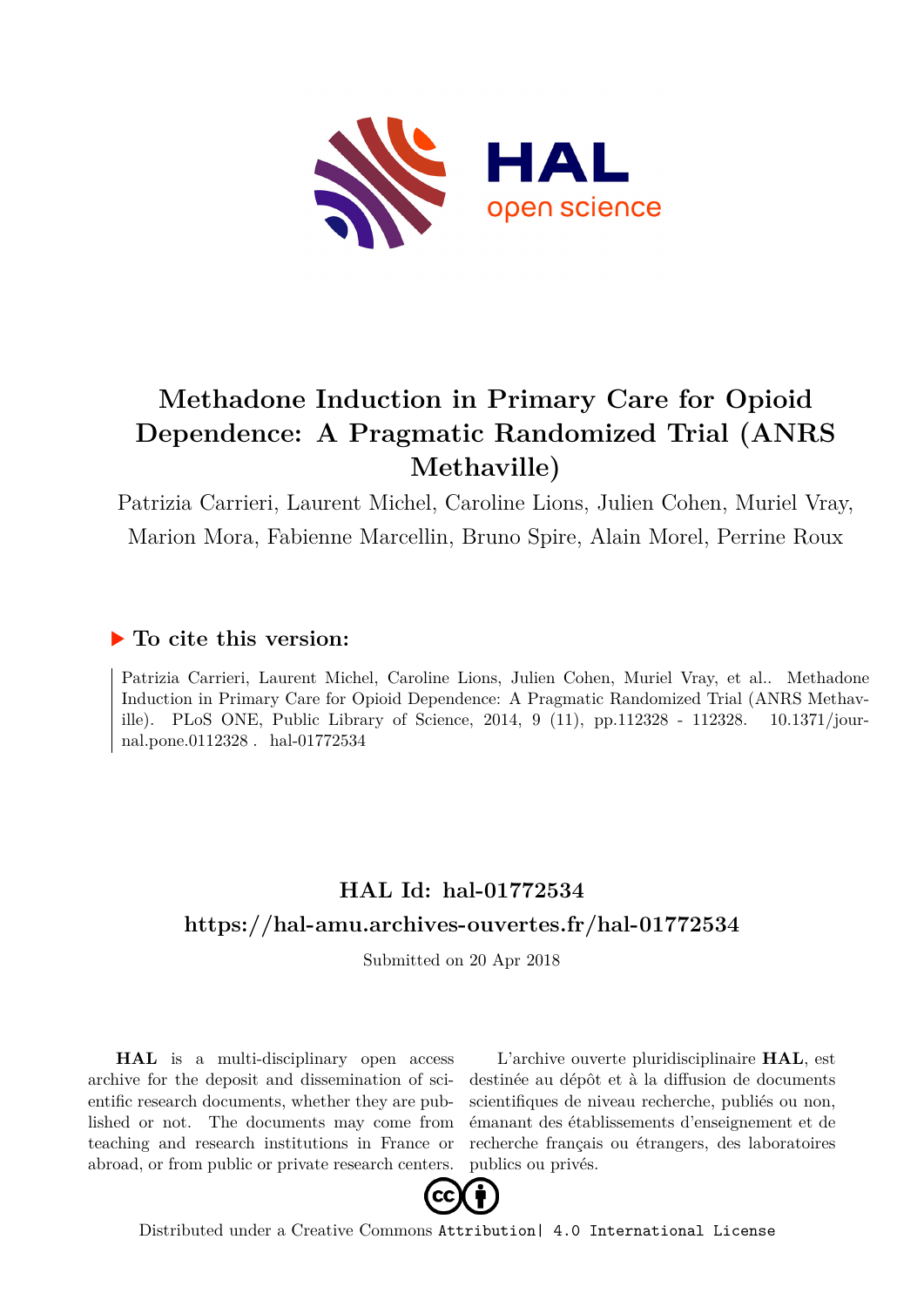# Methadone Induction in Primary Care for Opioid Dependence: A Pragmatic Randomized Trial (ANRS Methaville)



Patrizia Maria Carrieri<sup>1,2,3\*</sup>, Laurent Michel<sup>4,5,6</sup>, Caroline Lions<sup>1,2,3</sup>, Julien Cohen<sup>1,2,3</sup>, Muriel Vray<sup>7,8</sup>, Marion Mora<sup>1,2,3</sup>, Fabienne Marcellin<sup>1,2,3</sup>, Bruno Spire<sup>1,2,3</sup>, Alain Morel<sup>9</sup>, Perrine Roux<sup>1,2,3</sup> and the Methaville Study Group"

1 INSERM UMR912 (SESSTIM), Marseille, France, 2 Aix Marseille Université, UMR\_S912, Marseille, France, 3 ORS PACA, Observatoire Régional de la Santé Provence Alpes Côte d'Azur, Marseille, France, 4 INSERM, Research Unit 669, Paris, France, 5 Univ Paris-Sud and Univ Paris Descartes, UMR-S0669, Paris, France, 6 Centre Pierre Nicole, Paris, France, 7 Unité de Recherche et d'Expertise en Epidémiologie des Maladies Emergentes, Institut Pasteur, Paris, France, 8 Institut National de la Santé et de la Recherche Médicale (INSERM), Paris, France, 9 Oppelia, Paris, France

### Abstract

Objective: Methadone coverage is poor in many countries due in part to methadone induction being possible only in specialized care (SC). This multicenter pragmatic trial compared the effectiveness of methadone treatment between two induction models: primary care (PC) and SC.

Methods: In this study, registered at ClinicalTrials.Gov (NCT00657397), opioid-dependent individuals not on methadone treatment for at least one month or receiving buprenorphine but needing to switch were randomly assigned to start methadone in PC (N = 155) or in SC (N = 66) in 10 sites in France. Visits were scheduled at months M0, M3, M6 and M12. The primary outcome was self-reported abstinence from street-opioids at 12 months (M12) (with an underlying 15% noninferiority hypothesis for PC). Secondary outcomes were abstinence during follow-up, engagement in treatment (i.e. completing the induction period), retention and satisfaction with the explanations provided by the physician. Primary analysis used intention to treat (ITT). Mixed models and the log-rank test were used to assess the arm effect (PC vs. SC) on the course of abstinence and retention, respectively.

Results: In the ITT analysis (n = 155 in PC, 66 in SC), which compared the proportions of street-opioid abstinent participants, 85/155 (55%) and 22/66 (33%) of the participants were classified as street-opioid abstinent at M12 in PC and SC, respectively. This ITT analysis showed the non-inferiority of PC (21.5 [7.7; 35.3]). Engagement in treatment and satisfaction with the explanations provided by the physician were significantly higher in PC than SC. Retention in methadone and abstinence during follow-up were comparable in both arms ( $p = 0.47$ ,  $p = 0.39$ , respectively).

Conclusions: Under appropriate conditions, methadone induction in primary care is feasible and acceptable to both physicians and patients. It is as effective as induction in specialized care in reducing street-opioid use and ensuring engagement and retention in treatment for opioid dependence.

Trial registration: Number Eudract [2008-001338-28](https://eudract.ema.europa.eu/); ClinicalTrials.gov: [NCT00657397](http://clinicaltrials.gov/); International Standard Randomized Controlled Trial Number Register [ISRCTN31125511](http://www.controlled-trials.com/isrctn/)

Citation: Carrieri PM, Michel L, Lions C, Cohen J, Vray M, et al. (2014) Methadone Induction in Primary Care for Opioid Dependence: A Pragmatic Randomized Trial (ANRS Methaville). PLoS ONE 9(11): e112328. doi:10.1371/journal.pone.0112328

Editor: John E. Mendelson, California Pacific Medical Center Research Institute, United States of America

Received March 6, 2014; Accepted September 29, 2014; Published November 13, 2014

Copyright: © 2014 Carrieri et al. This is an open-access article distributed under the terms of the [Creative Commons Attribution License](http://creativecommons.org/licenses/by/4.0/), which permits unrestricted use, distribution, and reproduction in any medium, provided the original author and source are credited.

Data Availability: The authors confirm that, for approved reasons, there are some access restrictions on the data. Data collection and management are performed by the center of methodology and management of ORS PACA-INSERM-IRD UMR912, and cannot be made publicly available for ethical and legal reasons. The data is available upon request and written requests may be sent to the corresponding author.

Funding: The study received external funding by the French National Agency for Research on Aids and Viral Hepatitis (ANRS) and the French Ministry of Health. The funders had no role in study design, data collection and analysis, decision to publish, or preparation of the manuscript.

Competing Interests: The authors have declared that no competing interests exist.

\* Email: pmcarrieri@aol.com

" Membership of the Methaville Study Group is provided in the Acknowledgments.

#### Introduction

Methadone is included in the WHO list of essential medicines thanks to its effectiveness in treating opioid dependence, preventing HIV [1] and improving adherence to antiretroviral treatment in HIV-infected individuals [2]. Despite this, access to methadone remains limited because of the risk of overdose during induction, especially in countries where the need for methadone is even greater.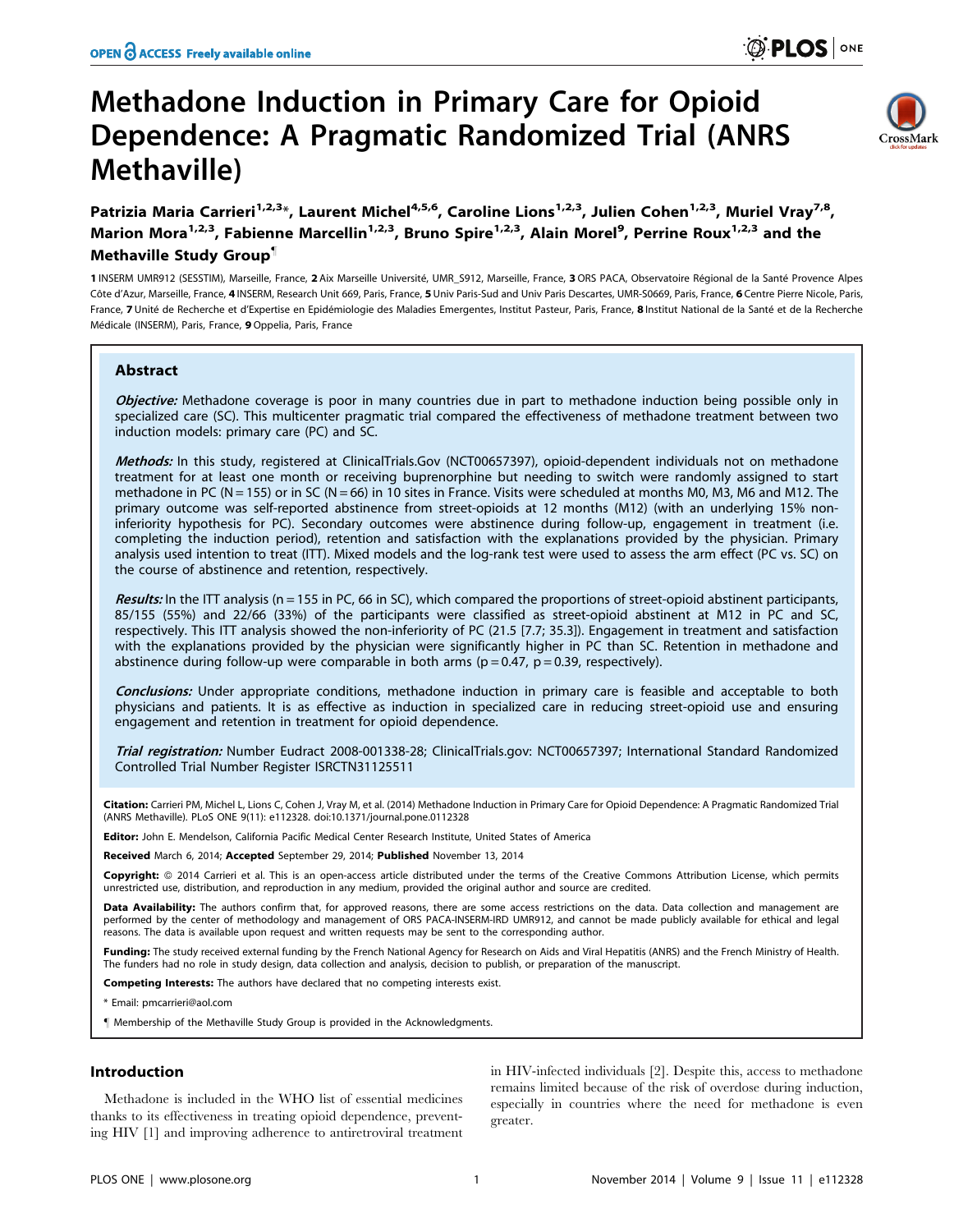While access to buprenorphine in primary care has been possible since 1996 thanks to its safety profile [3,4], methadone induction in France, as in most countries, is currently possible only in specialized centers caring for substance dependence (located in ad hoc sites or in hospitals) (hereafter specialized care or SC). In France these centers can refer patients to PC only after the end of methadone induction, i.e. when methadone doses are stabilized (after at least 14 days).

The specific model of care for regulating methadone induction can greatly influence its safety as the risk of overdose during the induction phase remains a major concern. Internationally, the regulations governing the extent to which methadone induction (i.e. until dosage stabilization) is authorized in primary care (PC) differ considerably. For example, methadone induction in PC is legal in the UK, in Switzerland and in Canada under different models of care. In contrast, France, the United States but also other countries have no such system currently in place.

This means that in the many geographic areas underserved by SC, opioid-dependent individuals seeking treatment have no access to methadone. To tackle this situation, one of the objectives of the French public health authorities' national strategic plan for prevention and care of Hepatitis was to consider using primary care as an entry point for methadone treatment, based on the results of a pragmatic trial. The trial, entitled Methaville, was designed both to evaluate the feasibility of methadone induction in PC and to compare outcomes in participants randomized into PC induction with those randomized into SC induction. Being a pragmatic trial, the objectives were to verify the feasibility and acceptability of the PC induction model to physicians and patients, and also to show that the main patient outcome (street-opioid abstinence after one year of treatment) and secondary outcomes (abstinence during follow-up, engagement in treatment, retention in treatment and satisfaction with the explanations provided by the physician) were all comparable between both induction arms.

#### Methods

The protocol for this trial and supporting CONSORT checklist are available as Checklist S1 and English protocol S1.

#### Ethics

The Methaville ANRS trial is registered with the French Agency of Pharmaceutical Products (AFSSAPS) under the number 2008-A0277-48, the European Union Drug Regulating Authorities Clinical Trials: Number Eudract 2008-001338-28, the ClinicalTrials.gov Identifier: NCT00657397 and the International Standard Randomized Controlled Trial Number Register ISRCTN31125511. The study protocol was approved by the Ethics Committee of Persons Protection in Paris, France. All individuals provided written, informed consent before participating in the study.

#### Physicians and Participants

In this multicenter, pragmatic, randomized trial, for each study site we selected an SC physician and nearby PC physicians who already had field experience in care for opioid dependence and/or training in care for drug dependence, and who were willing to participate. Only PC physicians with patients potentially eligible for enrollment in the study were selected because if methadone induction in PC is officially adopted in France in the future, only PC physicians meeting the above criteria will be targeted by authorities as methadone prescribers. Ten sites in four geographic areas (North, North-Eastern, South-Western and South-Eastern France) were included, with each site having at least one SC and one PC physician. These four geographical areas were chosen to better target the different types of populations who would benefit from access to methadone in primary care, as each geographical area is characterized by different drug markets and drug user practices/needs. Physicians (in PC and SC) enrolled opioiddependent individuals who were randomized to start methadone either in PC or in SC.

Inclusion criteria were chosen to target a population representative of drug users needing/seeking methadone treatment in France as follows: aged over 18 years old, seeking care for opioid dependence and not prescribed methadone for at least one month or receiving buprenorphine but needing to switch to methadone for medical reasons (side effects, treatment misuse, etc.). Noninclusion criteria were similar to those in other studies involving methadone prescription in PC [5,6] as follows: could not be reached by phone for an interview and screening positive for opioids/benzodiazepines/alcohol triple co-dependence, as assessed by the MINI [7] (as this condition exposed participants to a high risk of overdose [8,9]) and finally, for women, being pregnant.

#### Study design

The first visit took place when a patient seeking care for opioid dependence or needing to switch treatment from buprenorphine to methadone went to see a PC or SC physician participating in the trial. After providing consent to participate the patient was randomized into the PC or SC arm by this physician. To make patient randomization feasible, each site had one SC with at least one PC physician in the nearby vicinity. All PC and SC physicians involved underwent a one-day training course both to standardize methadone induction practices according to trial guidelines and to acquaint them with trial procedures [10]. Trial guidelines stipulated that the starting dose should be on average 30 mg and not exceed 40 mg, with 10 mg increases every 2–4 days thereafter until dose stabilization. This is comparable to methadone induction protocols used in other trials [5,11].

The ''intervention'' provided by trained physicians consisted in at least fourteen-day supervised methadone induction either in PC or in SC according to trial guidelines (Table 1). Thereafter, supervision was required only for patients who were deemed to be at risk of overdose. One main difference between both arms in the model of care was that delays in initiating treatment were more common in SC (see Table 1).

Participants were also followed up over one year through medical visits and phone interviews at months 0 (M0, enrolment), at 3, 6 and 12 months (M3, M6 and M12, respectively).

To emulate current care practices in France, patients could choose to change arm after the induction phase, i.e. SC physicians could refer their patient to a PC colleague who would prescribe methadone and vice versa. Accordingly, arm changes (PC to SC or SC to PC) were not considered as deviations from the protocol. Further details and the pre-trial phase of the protocol are described elsewhere [10].

#### Data sources and outcomes

The following 5 sources provided study data: a pre-enrollment medical questionnaire, a medical questionnaire at each scheduled visit (enrolment (M0), months 3, 6 and 12, respectively M3, M6 and M12), a short self-administered questionnaire (completed during scheduled visits), a Computer Assisted Telephone Interview (CATI) (conducted just after each scheduled visit) lasting no more than 30 minutes, and when available, urine rapid tests [10].

Abstinence from street-opioids at M12 was chosen as the primary outcome. Abstinence during the course of treatment, engagement in treatment, retention in methadone maintenance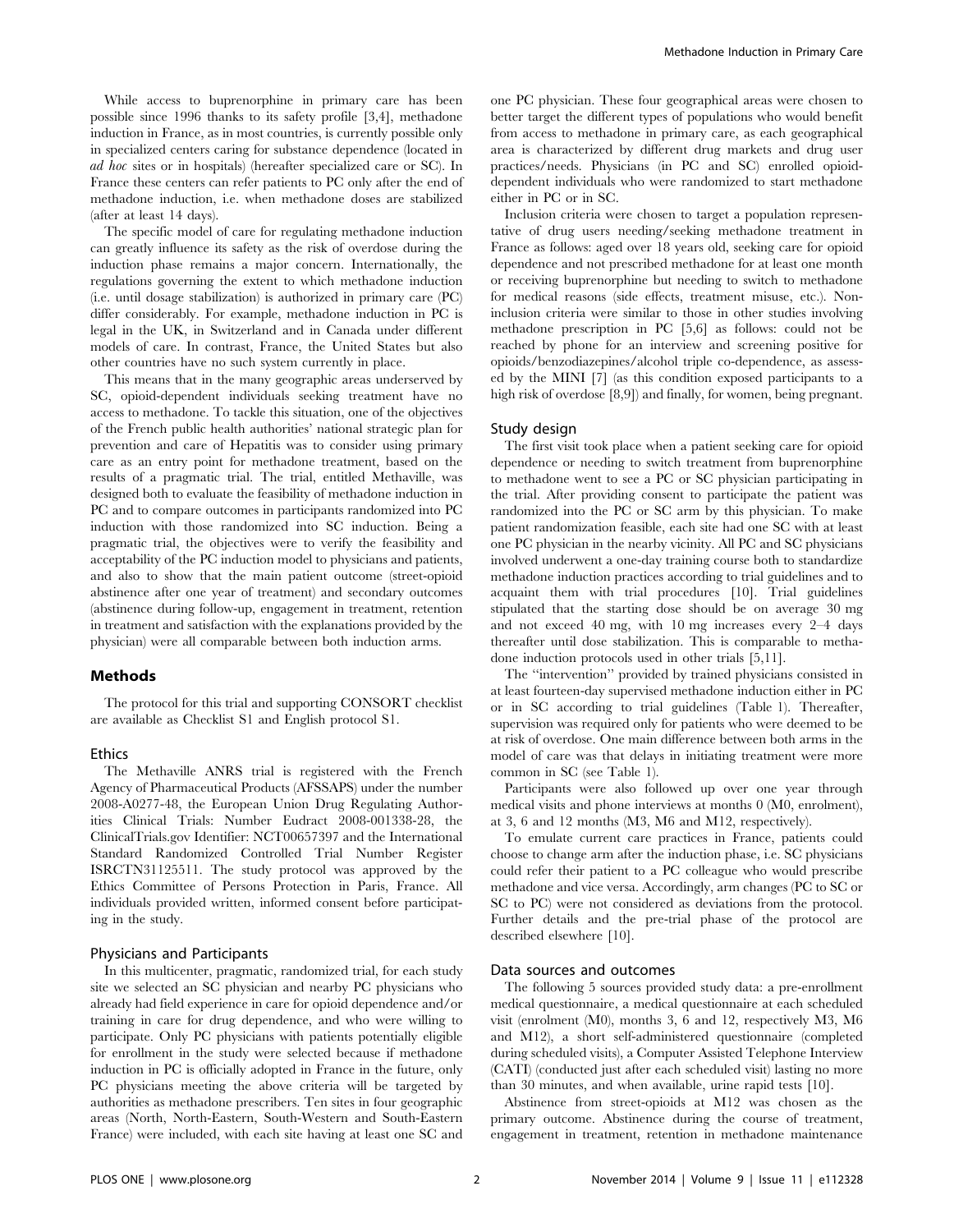#### Table 1. Features of the PC and SC model of care for methadone treatment (ANRS Methaville trial).

| Methaville model for Primary Care (PC)                                                                                                                                                   | Current Methadone model for specialized care (SC)                                                                                                                                                                                           |
|------------------------------------------------------------------------------------------------------------------------------------------------------------------------------------------|---------------------------------------------------------------------------------------------------------------------------------------------------------------------------------------------------------------------------------------------|
| • During induction, methadone intake is delivered and supervised<br>daily at the pharmacy (with take home doses only for the<br>weekend).<br>Supervision is compulsory during induction. | . During induction, methadone is delivered daily at the center by the physician, the pharmacist or<br>the nurse or is delivered at the pharmacy (with take home doses only for the weekend).<br>Supervision is compulsory during induction. |
| • Psychosocial and health status assessment is not a necessary<br>condition to start methadone - referral to specialized center<br>l if needed.                                          | • It is recommended that Methadone induction is started after initial visits/interviews carried out<br>by different members of health staff:                                                                                                |
|                                                                                                                                                                                          | a) A social counselor and/or a psychologist to obtain a psychosocial assessment of the patient;                                                                                                                                             |
|                                                                                                                                                                                          | b) A physician or a nurse to obtain an assessment of the general health of the patient;                                                                                                                                                     |
|                                                                                                                                                                                          | c) An assessment of his/her social rights (health insurance, accommodation, resources, and<br>previous access to care for drug dependence).                                                                                                 |
| • Referral to psychosocial counseling in SC during methadone<br>treatment if needed.                                                                                                     | · Psychosocial counseling provided during methadone treatment.                                                                                                                                                                              |
| • Methadone prescription possible the same day as the first<br>medical visit.                                                                                                            | • Time before methadone prescription may be delayed by some days after the first medical visit,<br>depending on patient's conditions (withdrawal syndromes, pregnancy, etc.).                                                               |
| . Doses are prescribed according to Methaville guidelines.                                                                                                                               | • Doses are prescribed according to Methaville guidelines.                                                                                                                                                                                  |
| • Doses are reassessed at every medical visit (i.e. every 2-3 days)<br>during induction.                                                                                                 | . Doses are reassessed at every medical visit (i.e. every 2-3 days) during induction.                                                                                                                                                       |
| • Urine analyses at first dose prescription and monitoring<br>once/twice a week during induction.                                                                                        | • Urine analyses at first dose prescription and monitoring once/twice a week during induction.                                                                                                                                              |
|                                                                                                                                                                                          |                                                                                                                                                                                                                                             |

doi:10.1371/journal.pone.0112328.t001

treatment and patient satisfaction with the explanations provided by the physician were secondary outcomes. The primary outcome, abstinence from street opioids during the previous month, was measured using a validated question [12], administered during phone interviews by trained non-judgmental staff. This question was also answered in the medical interviews at enrolment, M3, M6 and M12.

Methadone dose was defined as the number of mg/day of methadone prescribed by the physician for each patient at each medical visit.

Engagement in treatment was computed in those randomized to each specific arm as the proportion of patients who actually started methadone and remained in the trial until the stabilization of dosages (i.e. until the end of induction). Follow-up participation rates, i.e. participants who continued participating in study interviews until M12, were computed for each arm.

Retention in methadone maintenance treatment was defined, only for patients who actually started methadone treatment, as the time between the first day of methadone induction and the last known date that the patient was still receiving treatment. For individuals still on methadone at M12, retention was set at 12 months.

A 5-point Likert scale measured patient satisfaction with the explanations provided by his/her prescribing physician during CATI at M6 only. This outcome was then dichotomized (very satisfied vs. other).

There were three main reasons to justify the choice to use patient self-reported street-opioid use as the primary outcome. The first reason was to avoid introducing measures which would not reflect routine practices in the field of care for drug dependence in France (for example neither urine tests nor hair analysis are routinely performed). These alternative measures would have been negatively affected by several missing values. Furthermore, any cases with complete values would most likely have been biased, as urine testing is currently performed at the discretion of the physician if he/she is doubtful about patients' drug use. The second one was to place the patient at the center of the study and consider his/her self-reported experience with treatment (satisfaction with the explanations provided by the physician) as a major outcome. This choice reflects the work in other trials involving drug users and in other fields of medicine where patient's reported outcomes are considered as main outcome measures [13,14]. Third, patient self-reports are valid as PC physicians rely on them in clinical practice [15].

We chose the endpoint at M12 for the trial phase on the basis that any comparison between arms would not be significant enough immediately after the induction phase or indeed at M3, and that any possible benefit could be confirmed after one year of treatment.

The outcomes used in this pragmatic trial were those typically used in trials assessing the efficacy of a treatment for opioid dependence [5,6]. The only difference here is that they were used to assess methadone effectiveness (and not efficacy) by induction arm.

#### Safety issues

To ensure safety during induction, we implemented a wide range of strategies minimizing overdose risk in the trial's model of care, including a one-day training session for PC physicians, strict supervision of participants when they took their doses at the pharmacy during treatment initiation, and fostering strong collaboration between all the health professionals involved in the study, including pharmacists (shared-care model) [16]. The noninclusion of patients with triple co-dependence (alcohol-opioidbenzodiazepine) [8,9] does not constitute a restrictive criterion and reflects standard practice for safety concerns. Methadone initiation in these patients is possible only after benzodiazepine detoxification.

Pharmacists and physicians involved in the trial had to signal overdoses, signs of intoxication and lost-to-follow-up patients to the center of methodology and management (CMM) (ORS PACA- INSERM-IRD UMR912). The latter was required to notify any severe adverse event, such as an overdose, to the French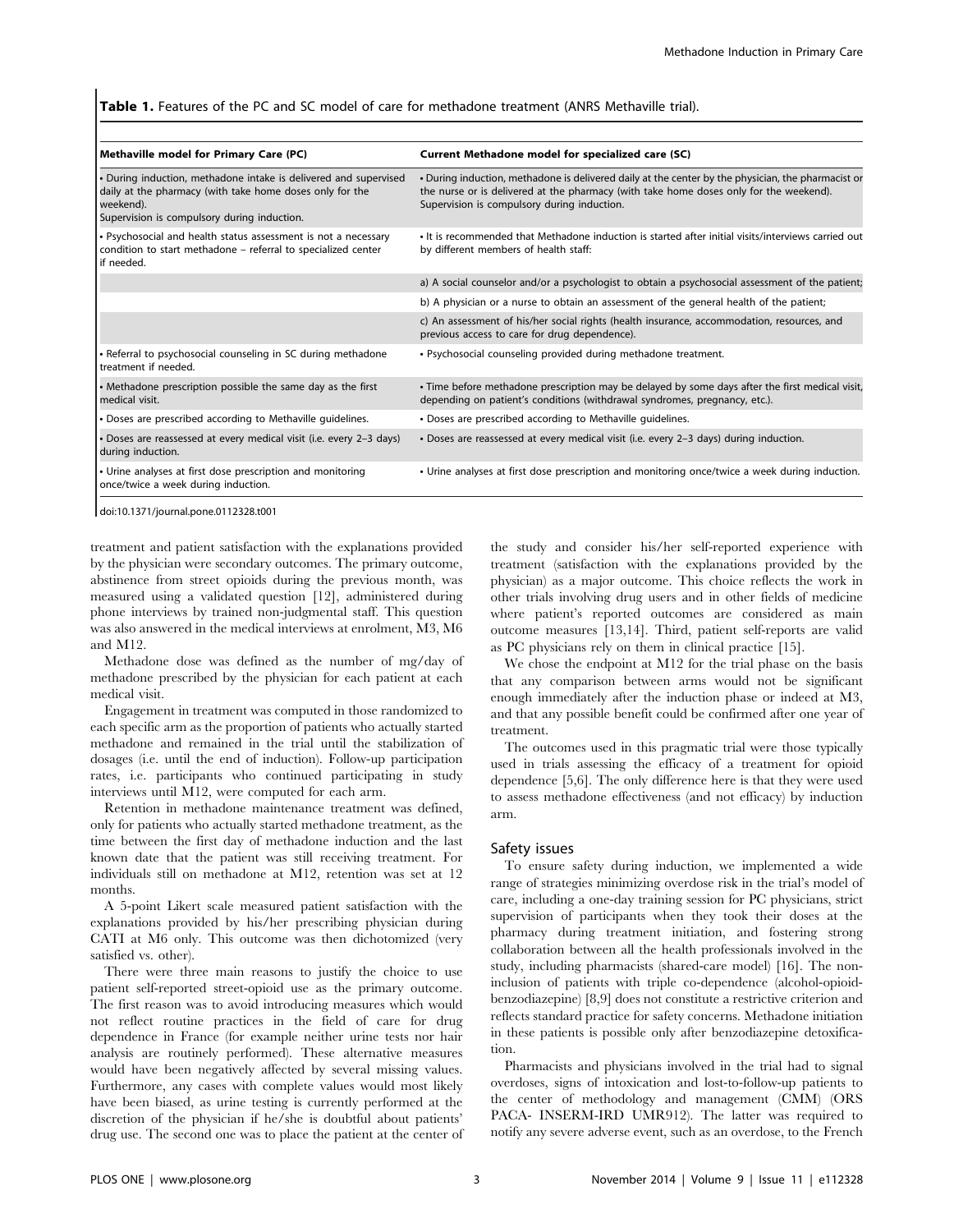National Agency for Research on Aids and Viral Hepatitis (ANRS) which in turn notified the French Agency of Pharmaceutical Products (ANSM).

A list of 50 health-related symptoms included in the questionnaire helped document self-reported symptoms during follow-up.

#### Statistical considerations

Sample size. Although retention in treatment is the most important outcome in patients receiving treatment for opioid dependence [17] and even more important in the context of decision-making by public health authorities, this trial was funded for HCV prevention purposes with opioid abstinence being considered the most pertinent primary outcome. It was therefore designed with an underlying hypothesis of non-inferiority in terms of the proportion of PC-inducted patients who were abstinent from street-opioids at 12 months (M12) of methadone treatment with respect to their SC counterparts.

The study hypothesis was that after one year of treatment, the proportion of patients abstinent from street-opioids would be 70% [18,19] for SC. Selecting an inferiority margin of 15 for patients starting methadone in PC entailed recruiting a minimum of 150 patients in order to show the non-inferiority, if any, of the PC arm for the primary outcome.

The choice of this margin reflected our willingness to accept decreased effectiveness in PC in return for increased attractiveness and engagement in PC treatment.

Randomization and masking. Randomization of patients was performed centrally by the study's methodology and data management center (ORS PACA- INSERM-IRD UMR912), via a secured intranet site, by simple random sampling with no block control on randomization rate. Information about patient randomization was confidentially stored and hidden from the study research team - except statisticians and the data manager until the end of the last M12 interview, in December 2011. A randomization ratio 2:1 (PC: SC) was chosen to deliberately overrepresent patients followed-up in PC to increase the probability of detecting possible intoxications in PC during induction.

Statistical analysis. Medians and interquartile ranges (IQR) and proportions were used to describe the distributions of continuous and categorical variables, respectively. Distributions of variables among the two groups were compared using Mann-Whitney U test for continuous variables, Chi-Squared or Fisher exact test for categorical variables.

The primary analysis used intention-to-treat  $(TTT)$  (n = 221) and the primary outcome was measured using a validated question [12] about opioid use during the previous month collected by CATI or medical interview (when CATI data was incomplete). The difference between both arms in the proportion of patients reporting abstinence from street-opioids during the previous month at M12 and the related 95% confidence interval (95% CI) were computed. In this ITT analysis all patients who discontinued follow-up before M12 for any reason (i.e. refused to start methadone after randomization or discontinued follow-up for any reason including treatment interruption, lost to follow-up, incarceration etc.) were classified as ''failure'' i.e. street-opioid users (see Fig. 1).

A ''per protocol'' analysis was also conducted only on individuals still followed-up at month 12 ( $n = 162$ ).

Participants still followed up at M12 but with missing values for OTI (Opiate Treatment Index) at M12 were also classified as street-opioid users in both the ITT and per protocol analysis. The ITT classification for those who discontinued follow-up for any reason and for those with missing data is particularly pertinent in this population of opioid-dependent individuals because discontinuation is generally associated with relapse into street-opioid use.

Logistic mixed models assessed the effects of time on methadone and of each arm on the course of abstinence from street-opioids, and took into account whether patients were switching from buprenorphine to methadone at enrolment. Mixed models are currently considered the most appropriate methods to use in clinical trials with missing outcomes, as they meet intention-totreat criteria [20]. A log-rank test was used to compare Kaplan– Meier curves for retention in treatment among patients who were engaged in treatment, i.e. completed the induction phase  $(n = 188)$ . SAS (v.9.2) and STATA (v.12) statistical software packages were used for the statistical analyses.

#### Results

#### Sites and physicians included in the study

Of 12 sites contacted in France, two refused to participate for organizational reasons. The 10 participating sites each included a SC and between 1 to 3 PC physicians in the nearby vicinity. Among the 57 physicians (SC & PC) who agreed to participate, 32 (56%) enrolled at least one patient who met the inclusion criteria. These 32 physicians were significantly different from the other 25 in that they were significantly older  $(p = 0.02)$  and had more years of medical experience  $(p = 0.002)$ .

#### Baseline data

The patients included were mainly men (84%), median [IQR] age was 32 [27–38] years and 51% were switching from buprenorphine. Table 2 reports the main patient characteristics for each induction arm.

#### Patient disposition

From January 2009 to December 2010, the 32 physicians in the 10 trial sites enrolled 221 eligible individuals who were to be followed up for 12 months. The flow of participants through each stage is reported in Figure 1. All participants approached agreed to participate in the trial before randomization. One pregnant woman was excluded.

Among the 221 eligible patients, 66 and 155 were randomly assigned to start methadone in SC and in PC, respectively. However, 18 (27%) and 8 (5%) subsequently refused to be inducted in SC and in PC  $(p<0.001)$ , respectively. These 26 patients were classified as ''failure'' in the ITT analysis.

Of the 185 who started treatment, 5 SC and 2 PC patients dropped out (discontinued study visits) during induction  $(p = 0.026)$  (Figure 2) and were also classified as "failure" in the ITT analysis. Ten SC and 16 PC patients discontinued follow-up after induction  $(p = 0.13)$ . They too were classified as "failure" in the ITT analysis.

Overall, 15 (31%) of the 48 SC-inducted patients and 18 (12%) of the 147 PC-inducted patients  $(p = 0.0023)$  discontinued followup. Reasons for discontinuation are reported in Figure 1.

Finally, 33 SC-inducted and 129 PC-inducted patients were present at M12 for the per protocol analysis. Data on the primary outcome was missing for four of these individuals (2 in SC and 2 in PC) who were therefore considered opioid users (i.e. ''failure'') in the ITT and per protocol analyses.

Participants who were switching from buprenorphine were older, more likely male, and, most importantly, had a higher abstinence rate from street-opioids (38% vs. 12.5%) and cocaine (78.5% vs. 68%) at baseline, than those who were out of opioid maintenance treatment. However, as these differences were similar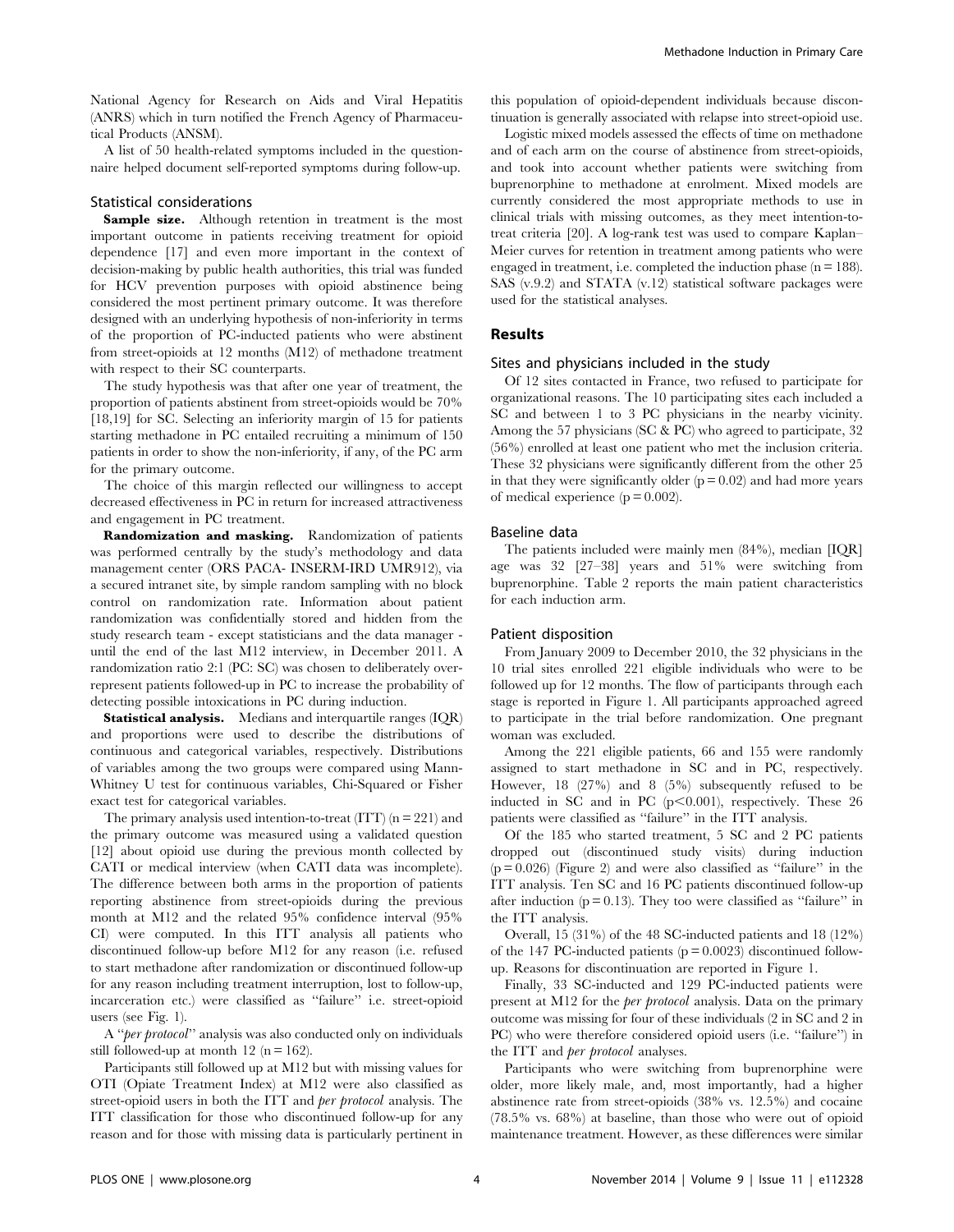

Figure 1. Flow chart of ANRS Methaville trial. doi:10.1371/journal.pone.0112328.g001

in both induction arms their compatibility in terms of the primary outcome remains unaffected.

Among the 48 SC patients, 18 (14 before M3 and 4 others before M6) changed to PC after induction, while one PC patient changed to SC. Nine patients were re-inducted during the study period after methadone interruption, two of these being reinducted twice.

Sixty percent of the participants were prescribed methadone doses of between 60 and 80 mg between 11 and 17 days after initiation.

HIV and HCV self-reported prevalence rates were 2% and 19%, respectively.

The end of the study was set for the  $1<sup>st</sup>$  January 2012 to allow one full year of follow-up for patients enrolled in December 2010.

#### Outcomes

Primary outcome was street opioid abstinence at 12 months and secondary outcomes: abstinence during follow-up, engagement in treatment, retention in treatment and satisfaction with the explanations provided by the physician.

The rates of participants included in the study and still in treatment at M12 were  $129/155 = 83\%$  for PC,  $33/66 = 50\%$  for SC and  $162/221 = 73\%$  for total sample.

The ITT and *per protocol* analyses reporting the difference in the proportions of street-opioid abstinent participants are described in Table 3. In the former  $(n = 155$  in PC, 66 in SC), 85/155 (55%) and 22/66 (33%) were classified as street-opioid abstinent at M12 in PC and SC, respectively. The ITT analysis demonstrated the non-inferiority of the PC arm: the difference between the percentages of patients abstinent from street-opioids between both arms at M12 and the 95% CI was 21.5 [7.7; 35.3] in favor of PC. Although a *per protocol* analysis is not generally considered suitable in a pragmatic trial [15], it was computed for the sake of performing a comprehensive analysis. As expected, it provided inconclusive results, as the difference between the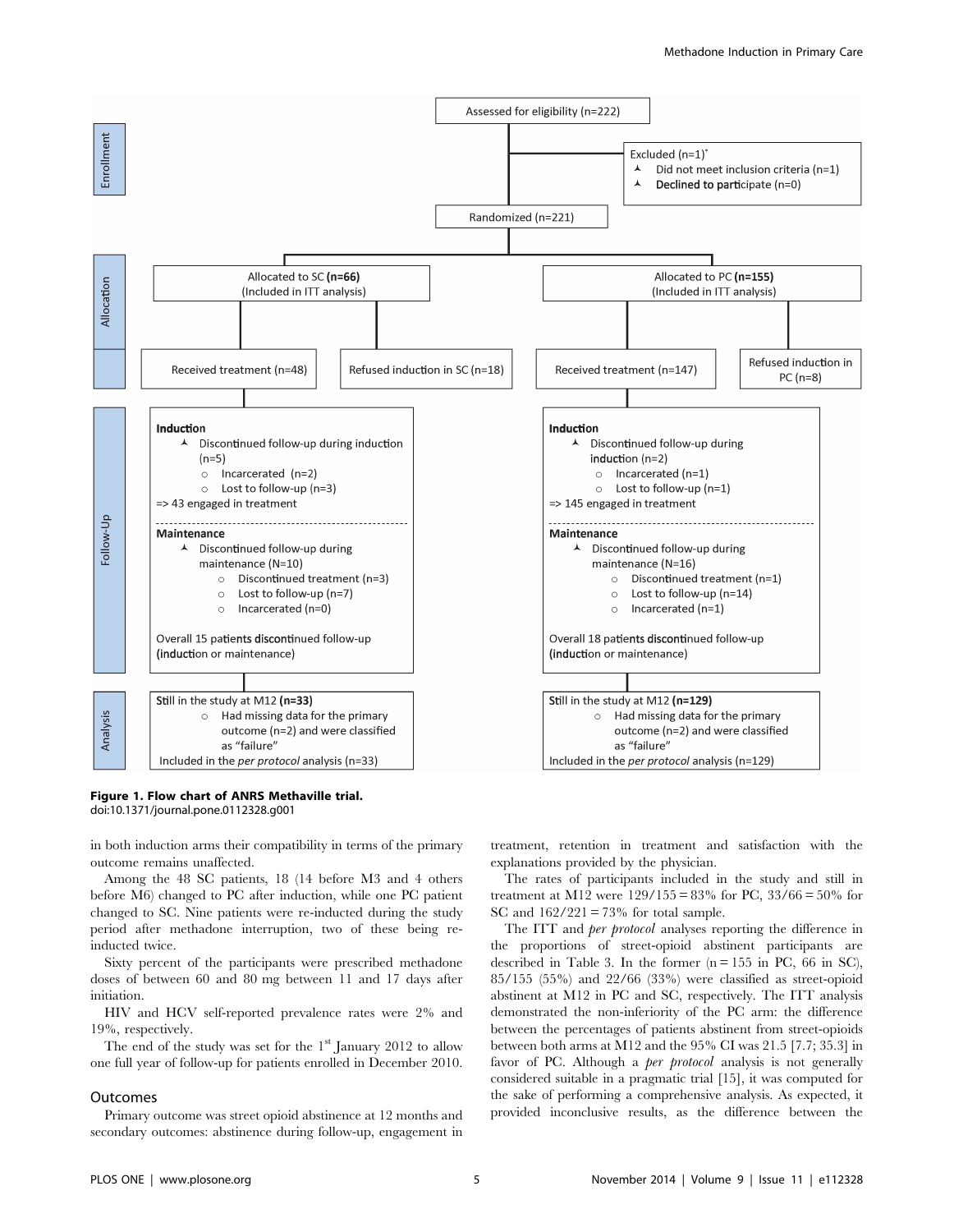Table 2. Patient characteristics by induction arm (SC and PC) at baseline (ANRS Methaville trial).

| SC $(n=48)$ % or median $[IQR]$ | PC ( $n = 147$ ) (%) or median [IQR] | Total % or median [IQR] |
|---------------------------------|--------------------------------------|-------------------------|
| 21                              | 14                                   | 16                      |
| 79                              | 86                                   | 84                      |
| 21                              | 14                                   | 16                      |
| 30 [27-39]                      | 32 [27-38]                           | 32 [27-38]              |
| 44                              | 53                                   | 51                      |
| 43                              | 32                                   | 35                      |
| 33                              | 31                                   | 32                      |
| 33                              | 39                                   | 38                      |
| 56                              | 64                                   | 62                      |
|                                 |                                      |                         |
| 59                              | 52                                   | 54                      |
| 13                              | 26                                   | 23                      |
| 28                              | 22                                   | 23                      |
| 52                              | 51                                   | 51                      |
| 18 [17-21]                      | 18 [17-22]                           | 18 [17-21]              |
| 20 [18-24]                      | 20 [18-25]                           | 20 [18-24]              |
| 55                              | 47                                   | 49                      |
| 22 [20-25]                      | 21 [19-26]                           | 22 [19-26]              |
| 21                              | 14                                   | 15                      |
| 74                              | 61                                   | 64                      |
| 79                              | 69                                   | 72                      |
| 26                              | 27                                   | 27                      |
| 13                              | 23                                   | 20                      |
| 20                              | 17                                   | 18                      |
| 33                              | 32                                   | 33                      |
| 32                              | 41                                   | 39                      |
| 10                              | 18                                   | 17                      |
| 12                              | 12                                   | 12                      |
| $\overline{3}$                  | $\overline{2}$                       | $\overline{2}$          |
| 18                              | 19                                   | 19                      |
|                                 |                                      |                         |

\*during the previous 4 weeks.

\*\*AUDIT score  $\geq$ 7 for males and  $\geq$ 6 for females.

\*\*\*CES-D score>17 for males and>23 for females.

\*\*\*\*among those who had already done a test.

doi:10.1371/journal.pone.0112328.t002

proportions and the non-inferiority margins was  $-0.8$  [ $-18.8$ ; 17.3], including the inferiority margin of  $-15$ .

Mixed models found no significant arm effect  $(p = 0.39)$  on abstinence during follow-up, even when adjusting for the switch from buprenorphine treatment. Abstinence from street-opioids significantly increased between enrolment and M3 and remained stable thereafter (Table 4). These results remained valid even after adjusting for a possible heterogeneity effect among sites (i.e. study sites with more than one PC physician versus sites with only one) which was tested as a random effect factor in the mixed models but which was not found to be statistically significant.

Engagement in treatment among those who were randomized only concerned patients who completed the methadone induction phase, i.e. 65% (43/66\*100) for SC and 94% (145/155\*100) for PC,  $p<0.001$  (Fig. 1)).

When we computed ''retention in treatment'' we only focused on patients who had in fact started methadone treatment (i.e. 48 in SC and 147 in PC). At M12, thirty-three (33/48\*100 = 69%)

patients inducted in SC and  $129(129/147*100 = 88%)$  inducted in PC were still in treatment.

The Kaplan-Meier curves in Fig. 2 show that retention in methadone maintenance treatment was comparable between both induction arms.

Interestingly, PC-inducted patients reported high satisfaction with the explanations provided by their physician more often than their SC-inducted counterparts  $(p = 0.01)$ .

#### Prescribed methadone dose during the study

Regarding the median dose of prescribed methadone, there were no significant differences between both arms. The median [IQR] dose of methadone at M12 was 60 [45–90] mg in primary care and 67.5 [50–82.5] mg in specialized care.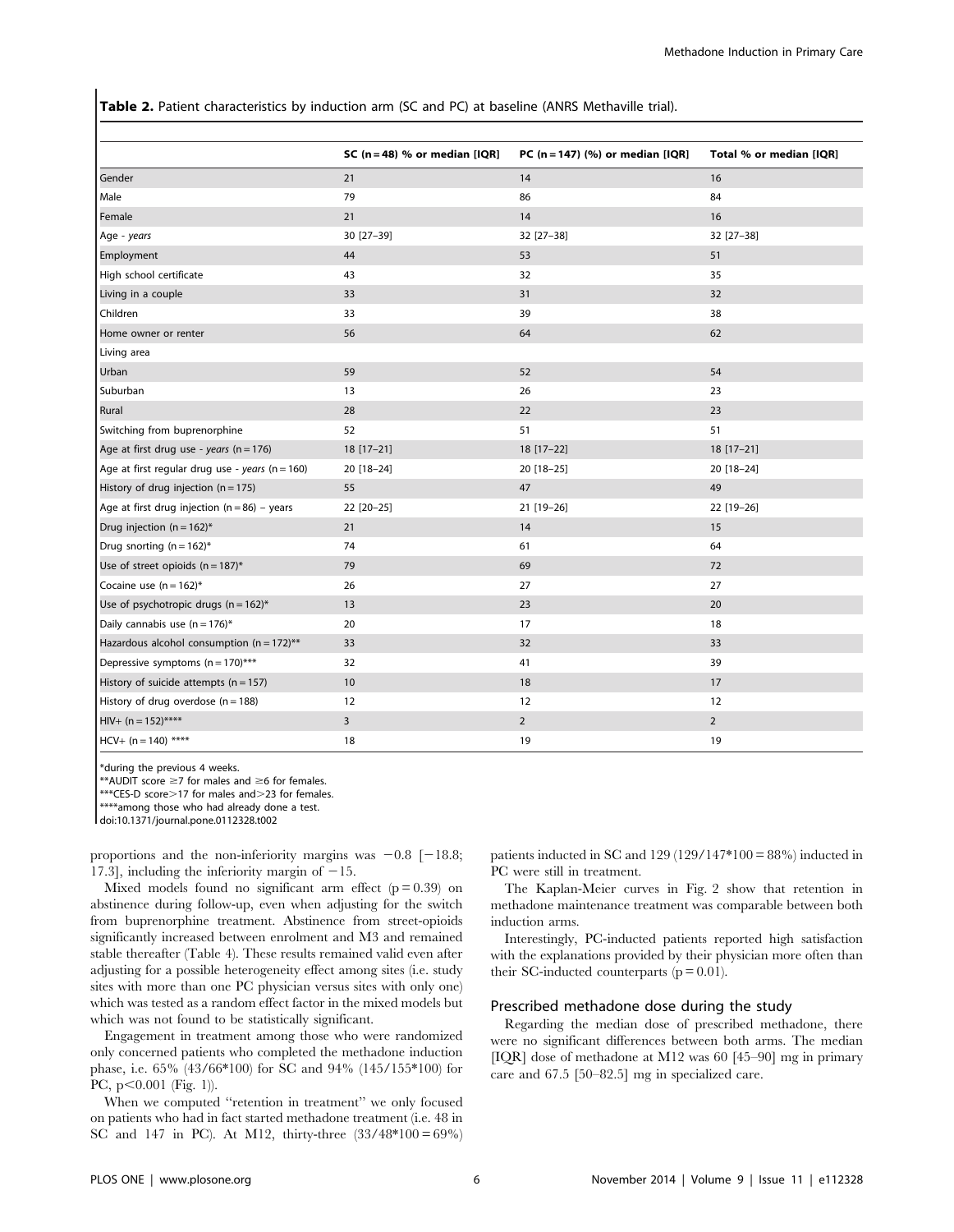

Figure 2. Retention in methadone maintenance treatment in patients (who completed the induction phase) in primary care (PC) versus those who started in specialized care (SC).

doi:10.1371/journal.pone.0112328.g002

#### Adverse events and self-reported symptoms

No overdose was observed during the induction phase but one patient with a history of suicide attempts did intentionally overdose during methadone maintenance. Apart from this case, no other severe adverse events were reported during the trial.

The following symptoms were reported by more than 20% of patients at month 3: fatigue/energy loss (49%), difficulty sleeping (48%), constipation (40%), shortness of breath (33%), muscle pain (32%), tingling (32%), poor appetite (31%), wheezing (31%), loss of sexual desire (31%), stomach pain (28%), headaches (28%), joint pain (23%), weight loss (20%) and blackouts (20%).

#### Discussion

This study is the first to randomize methadone initiation in primary care. It was deliberately designed as a pragmatic trial [21,22], i.e. having a real-life context to ensure external validity and to provide information about methadone effectiveness, irrespective of the induction site. It was also designed to provide recommendations about the possible authorization of methadone induction in primary care in France.

The main result of the trial is that induction in primary care is feasible, as patients in primary care are not less likely to be abstinent from street opioids compared with those inducted in specialized care. Another interesting result is that PC appears to be more attractive for opioid-dependent individuals, first because patients randomized into primary care were more likely to accept

Table 3. ITT and per protocol analysis for the difference in the percentage of street-opioid abstinent patients by induction arm and its 95% confidence interval.

|                                                   | <b>Specialized care</b> | <b>Primary care</b> | % [95% CI] of the difference |
|---------------------------------------------------|-------------------------|---------------------|------------------------------|
| <b>ITT analysis</b>                               |                         |                     |                              |
| Number of street-opioid abstinent patients at M12 | 22                      | 85                  |                              |
| Number of patients included                       | 66                      | 155                 |                              |
| Street-opioid abstinent patients                  | 33%                     | 54%                 | 21.5 [7.7; 35.3]             |
| Per protocol analysis                             |                         |                     |                              |
| Number of street-opioid abstinent patients at M12 | 22                      | 85                  |                              |
| Number of patients at M12                         | 33                      | 129                 |                              |
| Street-opioid abstinent patients at M12           | 67%                     | 66%                 | $-0.8$ [ $-18.8$ ; 17.3]     |
|                                                   |                         |                     |                              |

doi:10.1371/journal.pone.0112328.t003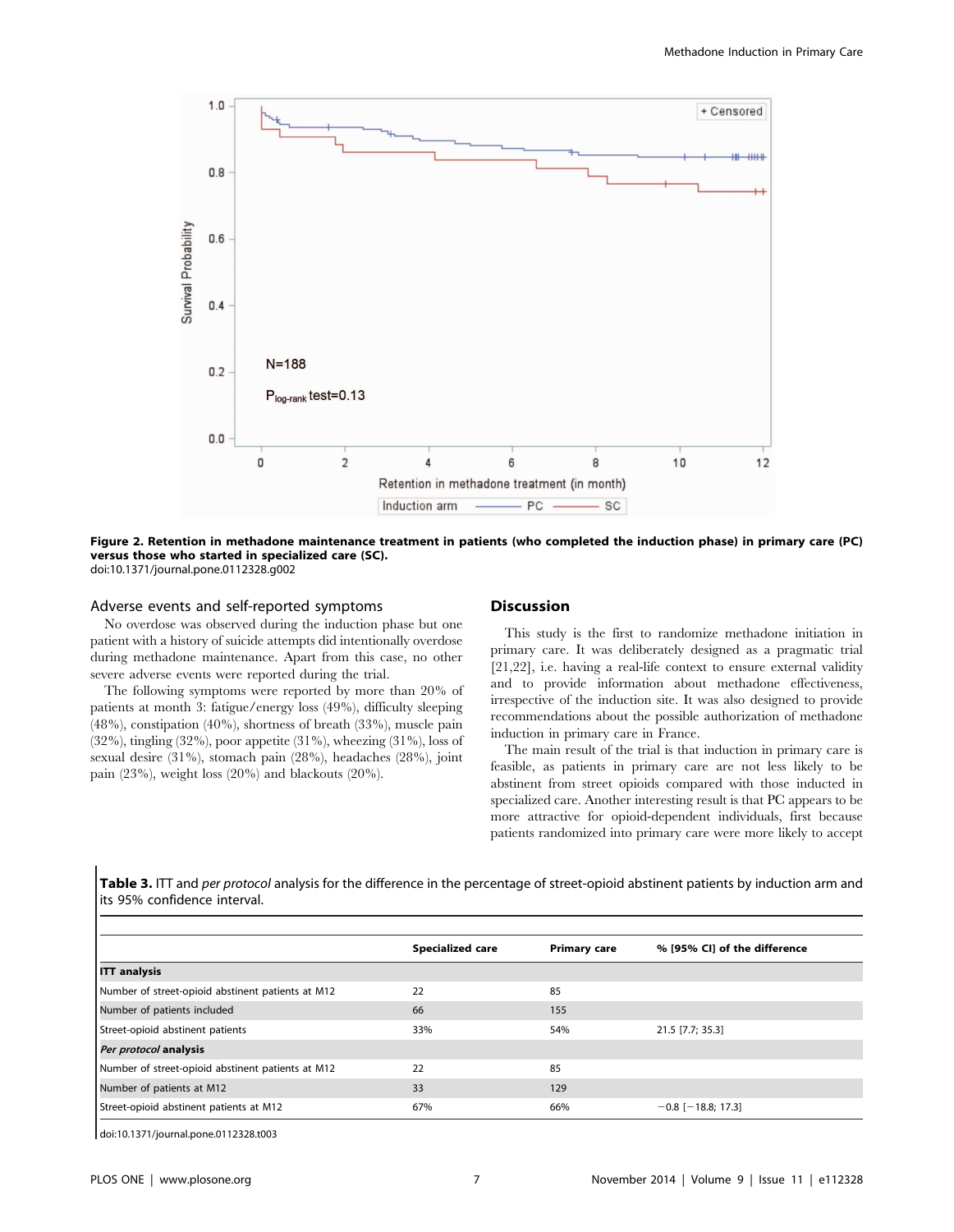Table 4. Odds ratio from the adjusted mixed model for abstinence from opioids use during the treatment ( $n = 615$  visits and 188 patients).

|                                           | <b>OR (IC95%)</b>   |  |  |  |
|-------------------------------------------|---------------------|--|--|--|
| Time since methadone treatment initiation |                     |  |  |  |
| M3 vs. M0                                 | 19.62 (8.69-44.33)  |  |  |  |
| M6 vs. M0                                 | 16.73 (7.73-36.19)  |  |  |  |
| M12 vs. M0                                | 19.42 (8.98-41.98)  |  |  |  |
| <b>Arm induction</b>                      |                     |  |  |  |
| PC vs. SC                                 | $1.58(0.57 - 4.37)$ |  |  |  |
| switching from buprenorphine              |                     |  |  |  |
| Yes vs. No                                | $1.99(0.85 - 4.67)$ |  |  |  |
|                                           |                     |  |  |  |

doi:10.1371/journal.pone.0112328.t004

treatment than those randomized in specialized centers. Secondly patients who were inducted (after randomization) in primary care were more likely to engage in treatment and report greater satisfaction with medical information provided by their physician. Furthermore, this study highlighted that once methadone treatment was started, retention in treatment was similar in both arms. These last two results reflect the two main criteria generally used for assessing the effectiveness of treatments for opioid dependence - namely retention and non-medical opioid use – and confirm the comparable effectiveness of PC and SC over one year.

Similar results were found in a previous pragmatic trial comparing maintenance in primary care and specialized care. That trial also showed comparable outcomes and better satisfaction with treatment in the primary care maintenance arm [5,19,23].

Engagement in treatment was significantly lower in specialized care than in primary care, with early discontinuation rates significantly higher in the former group. This may be directly attributable to the specific French context, where access to buprenorphine already exists in primary care [4]. Indeed, previous pragmatic trials for other treatments involving primary care [15] have highlighted that strong patient engagement is related to the high motivation of physicians enrolled in the trial. This was also the case for physicians who accepted to participate in the present trial. Indeed this is the population of physicians which will be targeted if methadone induction becomes authorized in France.

In addition, it is important to note that the results of this trial by and large are consistent with those found in previous literature [24]. This shows that patients receiving methadone in primary care have comparable treatment responses in terms of retention and opioid use.

Using primary care as an entry point for opioid dependence care (and also for associated comorbidities) has greatly contributed to the scaling-up of treatment for opioid dependence in countries such as the UK. Even more importantly it helps "normalize" care for drug users. The availability of buprenorphine in primary care has partially contributed to ''normalize'' care for drug users in France as it means they can initiate a treatment option for opioid dependence ''free-of-charge'' like any other patient, and do so in structures which also provide care for other medical conditions to the general population.

As the French public health authorities were particularly concerned by the overdose risk during induction, the design of the trial proposed a specific model of care for methadone induction in PC in order to maximize safety. Individuals inducted in PC were over-represented in order to better detect possible

overdoses during induction in the PC arm. As it happened, no overdoses were observed during induction, confirming previous results about the importance of a shared-care model to minimize such a risk [16].

The strengths of this study lie in the following three key points: first the identification of physicians who will likely be authorized to induct methadone by public health authorities; second the choice of a population of patients which was highly representative of individuals seeking care for opioid dependence in France (noninclusion criteria were based exclusively on clinical practice criteria to control the risk of overdose); third, the adoption of a flexible treatment protocol where patients could choose to change arm after induction reflecting current clinical practice in France.

One reason why equity of access to methadone and buprenorphine is important in France is because primary care physicians regularly have to manage persistent buprenorphine-injection practices and associated complications [25], which are often a consequence of inadequate dosage prescription [26] or patient dissatisfaction with treatment. For this reason it is important for France to also consider patients who need to switch from buprenorphine to methadone for medical reasons. Despite the wide availability of generic buprenorphine in France, switching from buprenorphine to methadone in primary care could result in reduced costs for care of opioid dependence. However, methadone is likely to present more drug-drug interactions than buprenorphine for those on HIV or HCV medication. Consequently, before starting methadone in patients already receiving such medication, physicians should know how to modify methadone doses accordingly. This is why primary care physicians involved in the present trial received training and appropriate guidelines for all possible drug-drug interactions with methadone treatment, together with guidance about the differences between starting methadone in buprenorphine patients compared with methadone induction in street-opioid users.

A substantial portion of the participants starting methadone in SC switched from buprenorphine to methadone. This is the usual treatment chain for opioid-dependent patients in France. This is not so frequent in other countries. However, switching in France is impossible in areas underserved by specialized centers for substance dependence (i.e. non-urban areas) where general methadone initiation is not available.

Although methadone induction is already possible in primary care in some countries including the UK and Switzerland, no previous trial has compared methadone outcomes over one year as a function of the site of induction. The randomization of a specific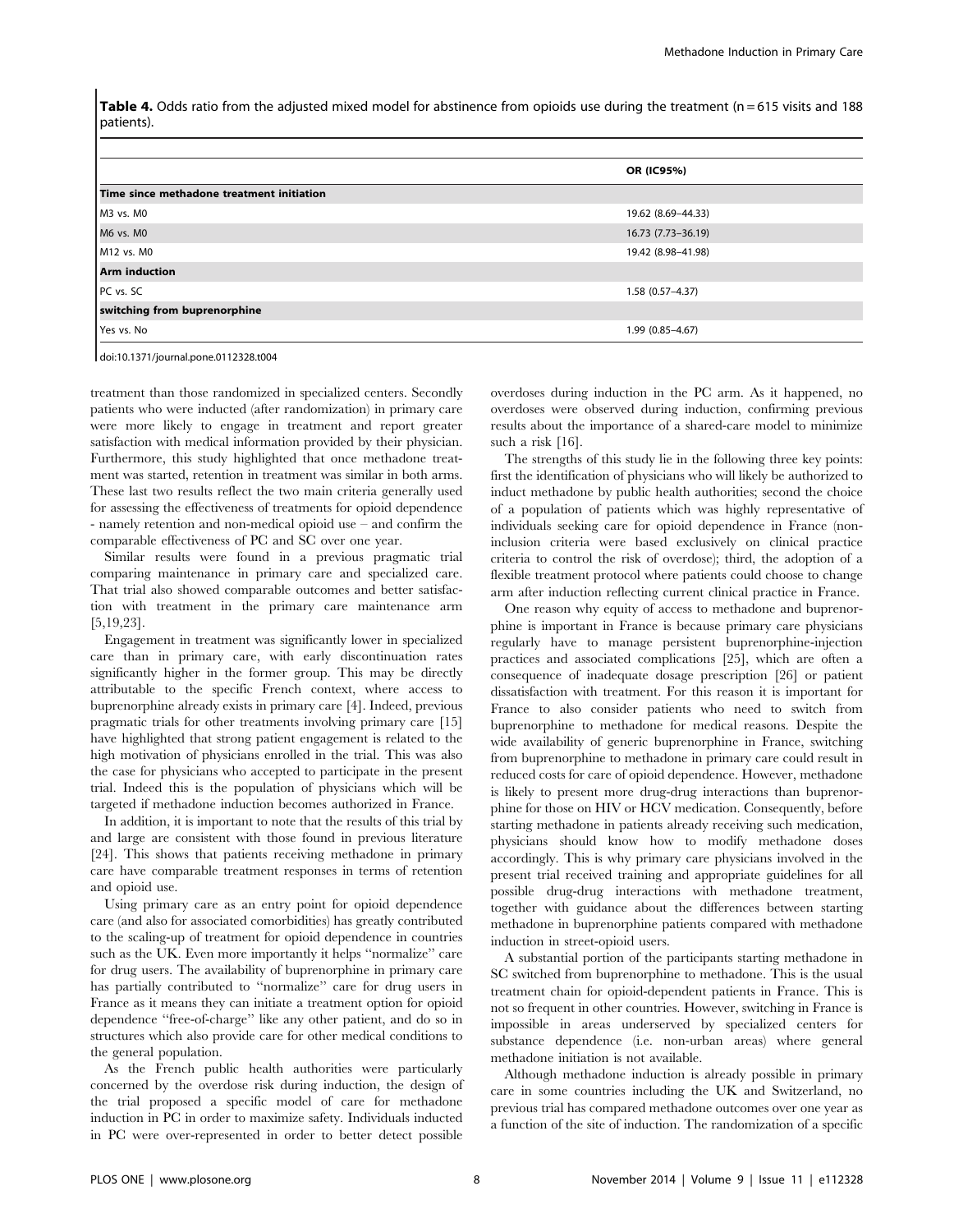model of care for drug users has already been performed in other trials [5,27,28] which had similar public health objectives.

The population targeted in this trial is representative of those seeking care for opioid dependence in France [29] and in other countries where similar models of specialized care are available [30–33]. However it is difficult to say to what extent these results remain valid in countries where access to opioid maintenance treatment is not free for drug users. Nevertheless, the study was performed according to standard international guidelines [34,35] in order to make our results as relevant as possible for other contexts.

Among the limitations of the trial, the need for physical proximity between the primary care physician and specialized centers obliged us to target areas where patients' need for methadone was already being substantially met by the specialized centers rather than underserved areas. This resulted in slowed enrolment rates and the enforced extension of the duration of enrolment period. Certainly a larger sample size and longer follow-up would have provided long term comparisons and increased the study's power, but this was not feasible both because of the practical reasons outlined above and cost reasons. The possible effect of heterogeneity between sites (i.e. sites with more than one PC physician versus sites having only one) was tested as a random effect factor in mixed models but was not found to be significant. It is possible that a larger sample size could have altered these results. However, it was important to represent different site sizes (i.e. those with different numbers of participating PC physicians) in the trial for external validity reasons.

Today, many governments of countries with HCV and HIV epidemics driven by drug use are still reluctant to introduce or scale up methadone treatment using alternative models of care, even though such an approach would be cost-effective, especially for controlling HIV and HCV [36].

The model used for primary care in this study may be of interest in other settings where access to methadone is needed for HIV and HCV prevention purposes. However, it is important to remember that our results strongly depend on the specific context of France where primary care already plays an important role in engaging patients in treatment for opioid dependence.

In conclusion, methadone induction in primary care is feasible and acceptable for both physicians and patients. It is as effective as induction in specialized care in reducing street-opioid use and ensuring engagement and retention in treatment for opioid dependence.

#### Supporting Information

Checklist S1 CONSORT 2010 checklist for the ANRS-Methaville trial. (DOC)

English protocol S1 Published protocol of ANRS-Methaville trial. (PDF)

#### Acknowledgments

We thank all the members of the ANRS-Methaville Study Group. We especially thank all the physicians involved in the trial and all the patients who took part in this study. Finally, we thank Jude Sweeney for the English revision and editing of our manuscript.

#### The ANRS Methaville Study Group:

Scientific Committee: P.M. Carrieri (project director)<sup>1,2,3</sup>, A. Morel (principal investigator)<sup>4</sup>, L. Michel<sup>5,6,7</sup>, M. Mora<sup>1,2,3</sup>, P. Roux<sup>1,2,3</sup>, JF.  $\text{Aubertin}^8$ , S. Robinet $^8$ , JC. Desenclos<sup>9</sup>, J. Cohen<sup>1,2,3</sup>, A. Herszkowicz<sup>10</sup>, C. Paul<sup>11</sup>, I. Porteret<sup>11</sup>, T. Sainte Marie<sup>12</sup>.

Physicians who contributed to the study: Dr Achard (Private practice, Besançon); Dr Aubertin (Private practice, Thionville); Dr Balteau Bijeau (CSST Wads, Metz); Dr Bartolo (Protox, Marseille); Dr Bibette (Private practice; Biarritz); Dr Biderman (Private practice, Meudon); Dr. Bry (Private practice), Dr Cadart (Private practice, Avignon); Dr Dewost (CSST Le trait d'union; Boulogne); Dr. Daulouede (CSST Bizia, Bayonne); Dr Gassmann (Private practice, Strasbourg); Dr Guena (CSST La Boussole, Rouen); Dr Guillet (CSST Le trait d'union; Boulogne); Dr Gutekunst (Private practice, Buchviller); Dr Herouin (CSST La Boussole, Rouen); Dr Herran (CSST Bizia, Bayonne); Dr Jacob (CSST Centre Hospitalier du Jury, Metz); Dr Kerloc'h (CSST Bizia, Bayonne); Dr Khouri; Dr Lasalarie´ (Private practice, Marseille); Dr Lavignasse (CSST Bizia, Bayonne); Dr Magnin (Private practice, Besançon); Dr Marre (Private practice, Le Havre), Dr. Mauraycaplanne; Dr Michel (Private practice, Lillebonne); Dr. Alain Morel (CSST Le trait d'union; Boulogne); Dr Nemayechi (Private practice, Bordeaux); Dr Paillou (CSST CEID, Bordeaux); Dr Partouche (Private practice, Thionville); Dr Petit (CSST AVAPT, Avignon); Dr Pouclet (CSST Centre Hospitalier du Jury, Metz); Dr Raulin (Private practice, Maromme); Dr Regard (Private practice, Avignon); Dr Roch (Private practice, Besançon); Dr Rouille; Dr Truffy (Private practice, Metz); Dr Vergez (Private practice, Marseille); Dr Vincent (Private practice, Bayonne); Dr Wajsbrot (Private practice,

- Avignon).<br><sup>1</sup> INSERM U912 (SESSTIM), Marseille, France<br><sup>2</sup> Université Aix Marseille, IRD, UMR-S912, Marseille, France
- $^3$ ORS PACA, Observatoire Régional de la Santé Provence Alpes Côte d'Azur. Marseille, France

Oppelia, Paris, France

<sup>5</sup> INSERM, Research Unit 669, Paris, France.

<sup>6</sup> Univ Paris-Sud and Univ Paris Descartes, UMR-S0669, Paris, France.

<sup>7</sup> Centre Pierre Nicole, Paris, France.

<sup>8</sup> Private practice

 $^9$  Institut de Veille Sanitaire, Saint Maurice, France. $^{10}$  Ministry of Health, France.

- 
- $^{11}$  French National Agency of Research on AIDS and hepatitis (ANRS), France.<br><sup>12</sup> Hôpital Bicêtre, AP-HP, Le Kremlin-Bicêtre, France.
- 

Safety committee: J. Bachellier, P.Beauverie, M. Vray, B. Stambul, F. Questel.

International committee of experts: R. Baker, H. Catania, M. Gossop, R. Haemmig, M. Torrens, A. Wodak.

Center of Methodology and Management, INSERM U912:

Protocol, guidelines, training: P.M. Carrieri L. Michel, M. Mora, P. Roux.

- Phone interviews, training, logistics: G. Maradan, J. Biemar, S. Huguet, C. Bravard
- Data collection, management and statistical analyses: P. Kurkdji, C. Taieb, J. Cohen, C. Lions.

Administration: C. Giovannini, MP. Kissikian.

The French National Agency for Research on AIDS and Viral Hepatitis (ANRS): JC. Desenclos, N. Job-Spira, V. Dore, C. Paul, I. Porteret.

French agency for the safety of health products (AFSSPAS): N. Richard. French Ministry of Health: A.Herszkowicz, N. Prisse.

ASUD association: F. Olivet; AIDES association

Center of evaluation and information on drug dependence (CEIP): J. Arditti

Author Contributions

Conceived and designed the experiments: PMC AM PR LM MV BS. Performed the experiments: AM PMC PR LM MM. Analyzed the data: JC CL FM PMC. Contributed reagents/materials/analysis tools: MM AM LM PR PMC. Wrote the manuscript: PMC. Contributed to the writing of the manuscript: PR.